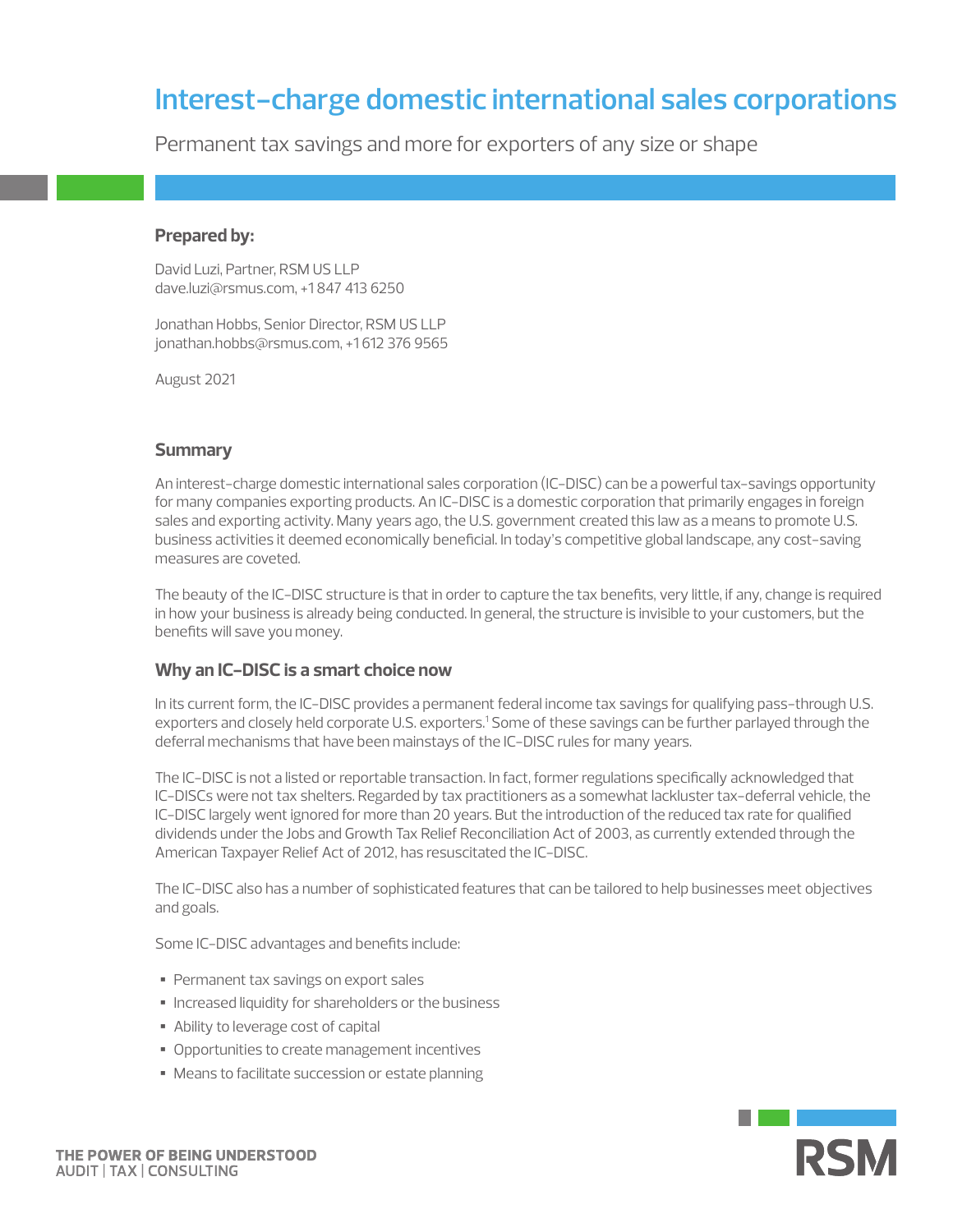In addition to its other attributes, the IC-DISC has better staying power than the other export-oriented tax regimes. U.S. trading partners decried the legitimacy of the original DISC, the foreign sales corporation and the extraterritorial income exclusion. However, the IC-DISC, which was added to the tax code in 1984, has not been challenged.

# **IC-DISC structure**

The typical IC-DISC structure involves internal computations and support but does not affect how the exporter deals with its customers and suppliers. An IC-DISC requires the formation of an onshore corporation with minimal capital, contractual agreements to formalize the IC-DISC's relationship with the exporter, and submission of an initial tax election and subsequent annual tax returns. The IC-DISC does not have to generate customer invoices, lease office space, employ personnel or invest in fixed assets.

An important feature of the IC-DISC is that there is no limitation on who can own it. Shareholder structures can accommodate C corporations, S corporations, limited liability companies, partnerships, trusts, individuals or any combination of these owners. In addition, foreign entities or individuals can be IC-DISC shareholders, but special rules apply to the taxation of IC-DISC dividends paid to a foreign owner.

# **How an IC-DISC works**

- The exporting company or its shareholders create a domestic corporation to become the IC-DISC.
- The shareholders of the corporation elect IC-DISC status.
- The exporting company pays the IC-DISC a commission based on the profitability of the export sales.
- The size of the commission is determined under specific statutory rules.
- The exporting company deducts the commission owed to the IC-DISC from its ordinary income, which is taxed at a maximum federal rate of 37%, although the deduction for qualified business income (section 199A deduction) could reduce this rate to 29.6%.
- The IC-DISC pays no federal income tax on the commission received from the exporting company. IC-DISCs are a special class of tax-exempt entity.
- Shareholders that are individuals or trusts pay federal income tax on dividends at a maximum rate of 23.8%.
- The result typically provides a 5.8% (if section 199A applies) to 13.2% federal tax savings on IC-DISC commissions.2

This diagram illustrates the structure and operation of a typical shareholder-owned IC-DISC. When the exporter is a pass-through entity, it often will be the sole shareholder of the IC-DISC.



<sup>&</sup>lt;sup>1</sup> In limited circumstances, the permanent federal tax savings could be up to 13.2%.

<sup>&</sup>lt;sup>2</sup> In certain cases involving passive shareholders, the use of the IC-DISC can produce a tax savings of up to 13.2%.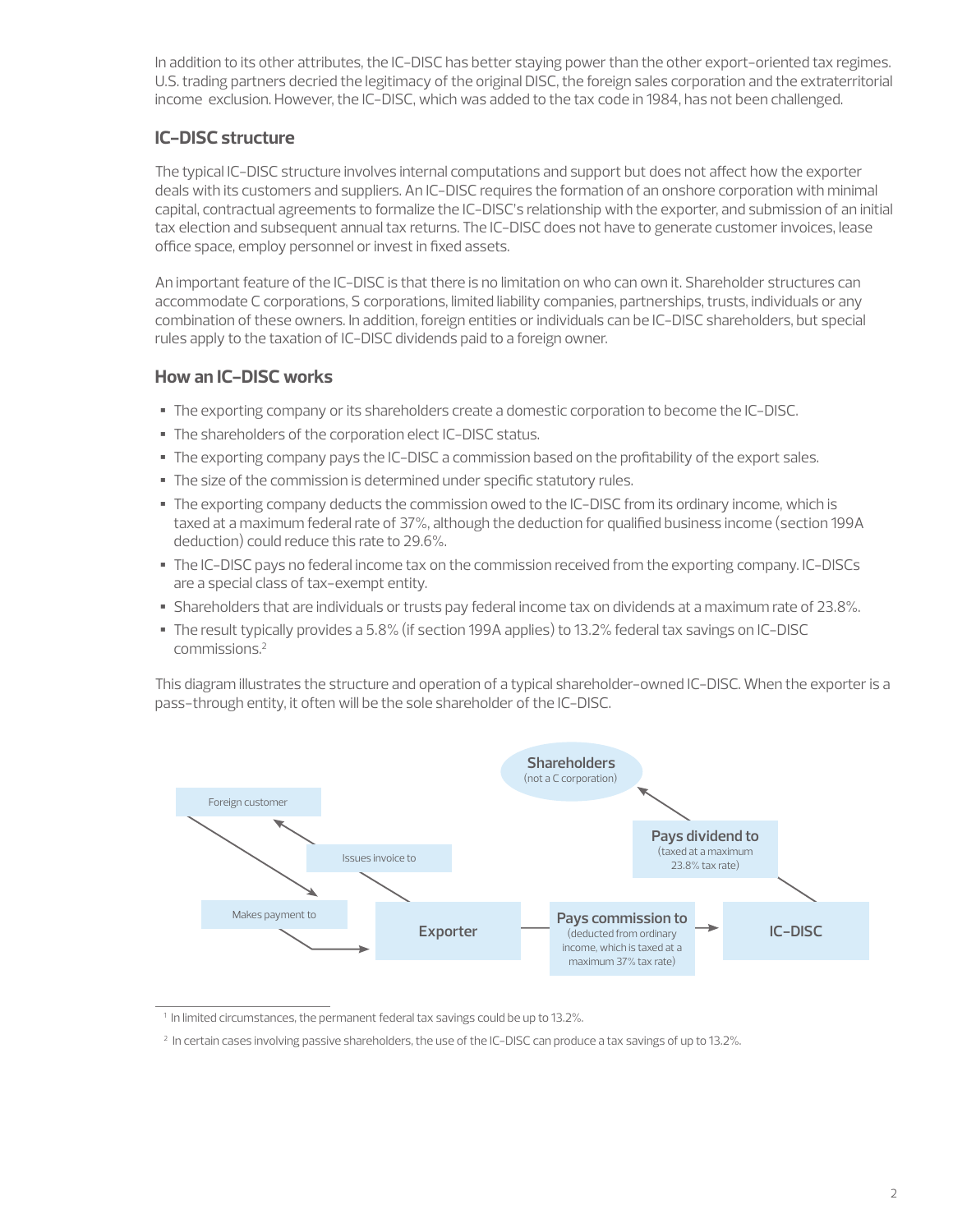# **What an IC-DISC can do for your business**

IC-DISC shareholdings can be used in a number of ways to help achieve business goals and objectives. Following are some of the advantages and benefits provided by an IC-DISC:

### **Generate permanent tax savings on export sales**

Permanent tax savings begin with the exporting company deducting the commission it pays to the IC-DISC from its ordinary income, which is taxed at up to 37% (more commonly 29.6% after the qualified business income deduction). Tax law generally sets the commission rate as the greater of either 50% of taxable income from the export sale or 4% of gross receipts, limited to 100% of net income from the export sale, although there are even methods that allow a commission to be paid on transactions that are not profitable.

Because the IC-DISC is tax-exempt, tax is paid only on distributions to shareholders. Individual shareholders pay federal income tax on dividends at a maximum rate of 23.8%. C corporations are fully taxed on dividends they receive from IC-DISCs. Therefore, special considerations apply in determining who should own the IC-DISC when the exporter is a C corporation.

The following example illustrates how a 5.8% tax rate arbitrage creates a permanent tax benefit of \$46,400 on an IC-DISC commission of \$800,000:

## **IC-DISC net federal tax savings**

|                                              |    |                  |         | <b>IC-DISC</b><br>commission<br>calculation |   | <b>Net federal</b><br>tax savings |
|----------------------------------------------|----|------------------|---------|---------------------------------------------|---|-----------------------------------|
| Foreign trading gross receipts               | Ŝ. | 20,000,000       |         |                                             |   |                                   |
| Cost of goods sold                           |    | $-16,000,000$    |         |                                             |   |                                   |
| Gross margin                                 | Ś. | 4,000,000        |         |                                             |   |                                   |
| Selling, general and administrative costs    |    | 3,000,000<br>$-$ |         |                                             |   |                                   |
| Export net income                            | Ś  | 1,000,000        |         |                                             |   |                                   |
| 50% of export net income                     |    |                  | $\zeta$ | 500,000                                     |   |                                   |
| 4% of export gross receipts                  |    |                  | Ś       | 800,000                                     |   |                                   |
| IC-DISC commission                           |    |                  | $\zeta$ | 800,000                                     |   |                                   |
| Federal tax saved by exporter (29.6%)        |    |                  |         |                                             | Ś | 236,800                           |
| IC-DISC dividend to individual shareholders  |    |                  | $\zeta$ | 800,000                                     |   |                                   |
| Federal tax cost (assumes 23.8 percent rate) |    |                  |         |                                             |   | 190,400                           |
| Net federal tax savings                      |    |                  |         |                                             | Ś | 46,400                            |

#### **Make dividends paid by a C corporation tax-deductible**

C corporations, especially closely held C corporations, can obtain a permanent tax savings for payments that would otherwise be made as dividends. Provided the C corporation has sufficient profits from its exporting activities, a sister IC- DISC can earn a commission equal to the payments otherwise earmarked as dividends. Thus, an otherwise nondeductible dividend payment can be converted to a tax-deductible commission expense, while receipt of the dividend payment by the shareholders is taxed the same whether received from a C corporation or an IC-DISC. The benefit to a closely held C corporation exporter on an \$800,000 IC-DISC commission in such a structure would be 21% of \$800,000, or \$168,000.

#### **Enhance shareholders' utilization of certain foreign tax credits**

Even though an IC-DISC is a domestic corporation, when the IC-DISC's only receipts consist of commissions and interest, dividends from an IC-DISC constitute passive basket foreign source income in the hands of shareholders that are U.S. persons.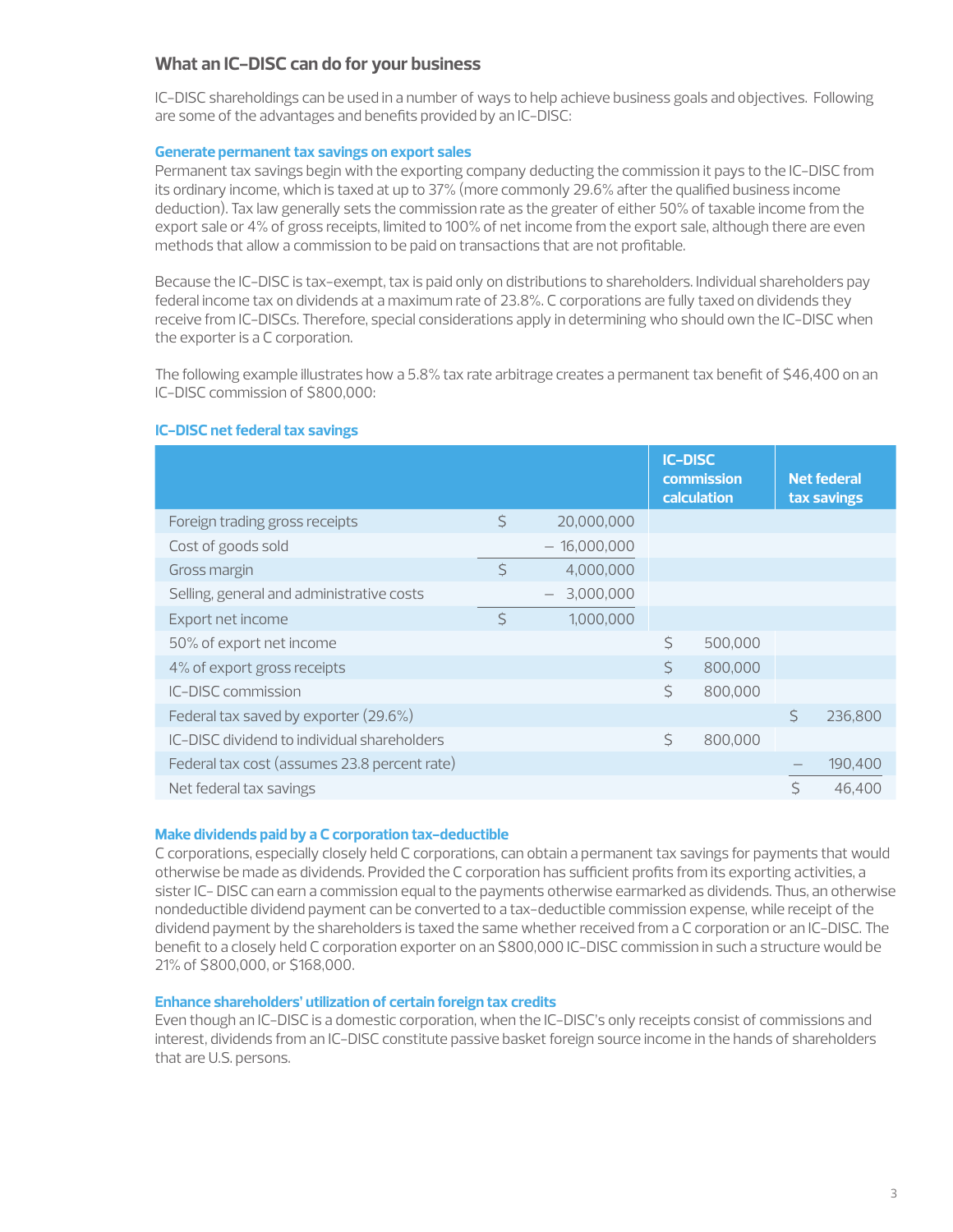#### **Increase liquidity for shareholders or the business**

Shareholders who need to rebalance their investment risk profiles can, in most cases, use the IC-DISC to gain additional liquidity. By extracting cash in this tax-advantaged manner, they can deploy resources pursuant to their investment risk profiles.

## **Reduce after-tax cost of capital**

An IC-DISC can also be used as a deferral tool to leverage a company's cost of capital. IC-DISC earnings need not be entirely distributed to shareholders—they can be used to parlay savings created by the lower tax rate applicable to qualified dividends.

One method of parlaying tax savings is to lend accumulated IC-DISC earnings back to the exporting company in return for a note and interest in the form of a producer's loan. The exporting company can deduct the interest expense, and interest income is considered a dividend to the IC-DISC shareholders. Reinvesting IC-DISC earnings back into the exporting business results in additional tax-rate savings and diminishes the group's cost of capital. There are limitations, however, on the size and use of a producer's loan.

#### **Create management incentives**

Businesses can use ownership in the IC-DISC to provide incentives. Exporting company management and other personnel can be named shareholders, allowing them to benefit from additional cash flow created by increasing global sales.

#### **Facilitate succession planning**

An IC-DISC offers a number of capabilities for executing a succession plan. Among these, ownership in the IC-DISC can be used as a means of generating cash, which can be distributed to shareholders in a tax-advantaged manner. IC-DISC shareholders participating in a buyout of current or previous shareholders can leverage these taxadvantaged IC-DISC earnings to pursue the buyout plan. Alternatively, IC-DISC shares could be used as a method of freezing value.